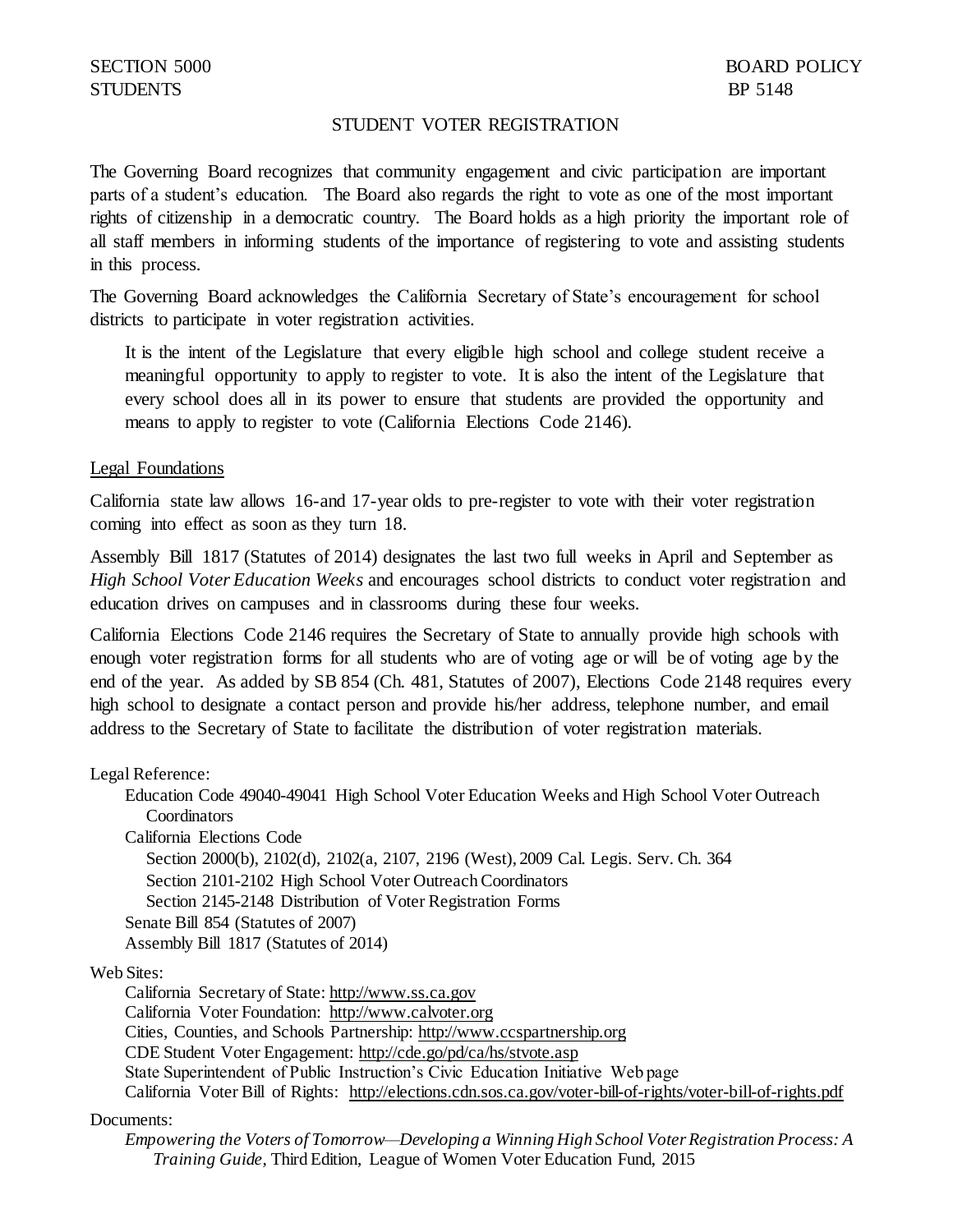California Task Force on K-12 Civic Learning Report, *Revitalizing K-12 Civic Learning in California: A Blueprint for Action*

ADOPTED: 9/7/2016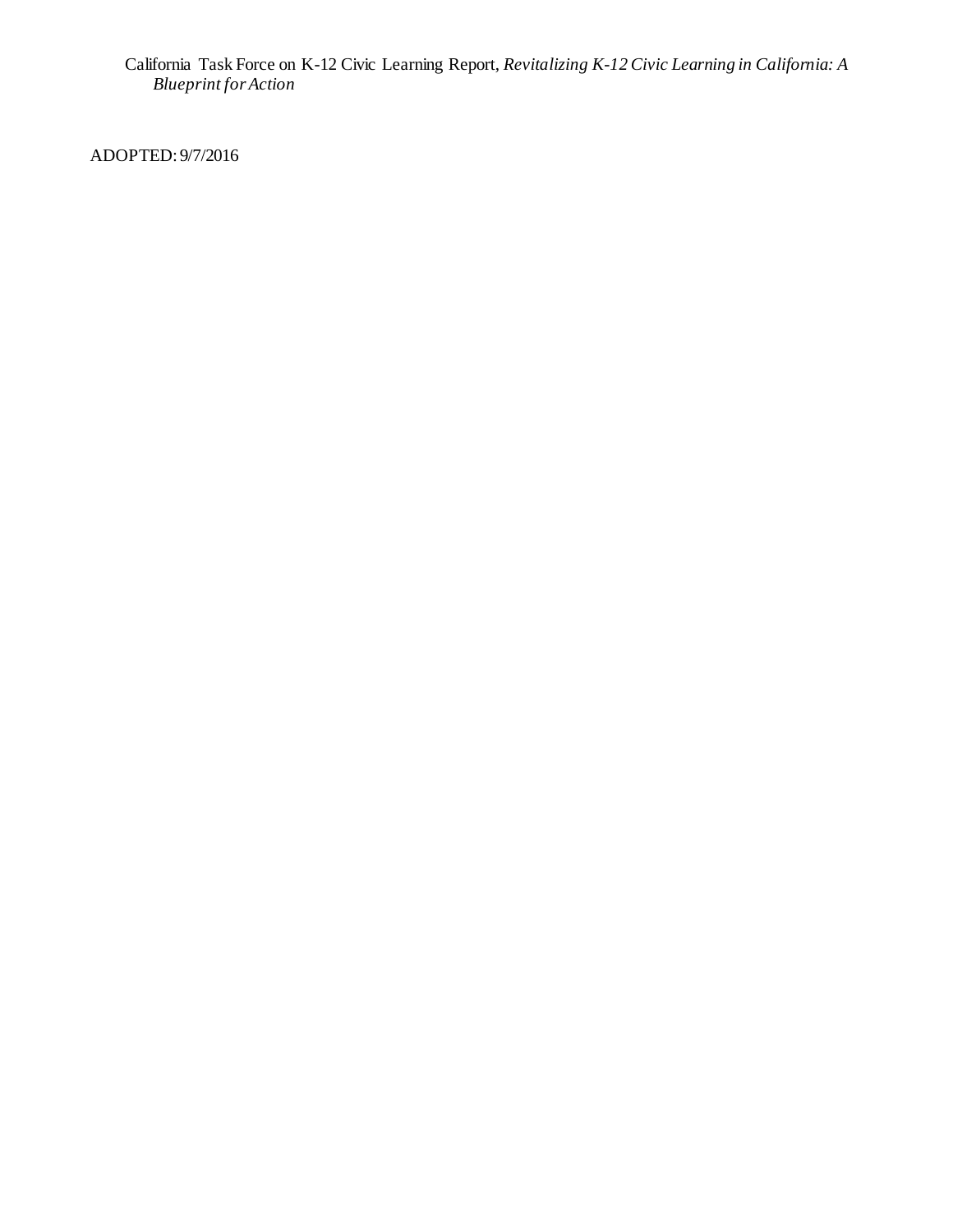## STUDENT VOTER REGISTRATION

The following procedures are to be used in order to implement the intent of Board Policy 5148:

- A. To encourage students to participate in the elections process when they are eligible, the Superintendent or designee shall determine the most effective means of distributing voter registration forms provided by the Secretary of State.
- B. Under the direction of the Superintendent or designee, each high school will designate a staff contact person and provide his/her address, telephone number, and email address to the Secretary of State to facilitate the distribution of voter registration materials.
- C. Annually, during the *High School Voter Registration We*e*ks* (the last two full weeks of September and April), each high school will provide adequate time within its social science courses for teachers to assist age-appropriate students in the process of voter registration, which may be accomplished either on a paper form or online.
- D. Teachers shall provide a context for the voter registration activity as well as the opportunity for age-appropriate students to register to vote. The Board believes that students who are given information on why voting is important and how to register are much more likely to register to vote than those who are simply handed a form.
- E. Teachers will encourage students to use the classroom opportunity to register to vote but will not advise, counsel, or suggest to students in any way how to vote on any particular ballot issue.
- F. Students' participation in the voter registration will be entirely voluntary on their part. No part of the students' course grades will be dependent upon their participation or lack of participation in the voter registration process.
- G. Instructors will announce during the days prior to the in-class voter registration process that students should come to class prepared with the last four digits of their social security number or with a California ID or driver's license, at least one of which they will need to complete the voter registration form, if they intend to participate in the voter registration process.
- H. Students will not be required to provide postage, mail or turn in voter registration forms on their own. Students will be given the opportunity to turn in completed voter registration forms to their instructors. At the end of *Voter Education Weeks*, all forms will be collected by each school and returned to the County Registrar by a procedure determined by the Superintendent or designee and in compliance with California law and the Elections Code.
- I. School principals, or their designees, may appoint one or more pupils who are enrolled at that high school to be a voter outreach coordinator. A voter outreach coordinator may coordinate voter registration activities on his or her high school campus that encourage age-appropriate students to vote. A voter outreach coordinator may, with the approval of the administrator of the high school or his or her designee, coordinate election-related activities on his or her high school campus, including voter registration drives or other election-related pupil outreach activities.